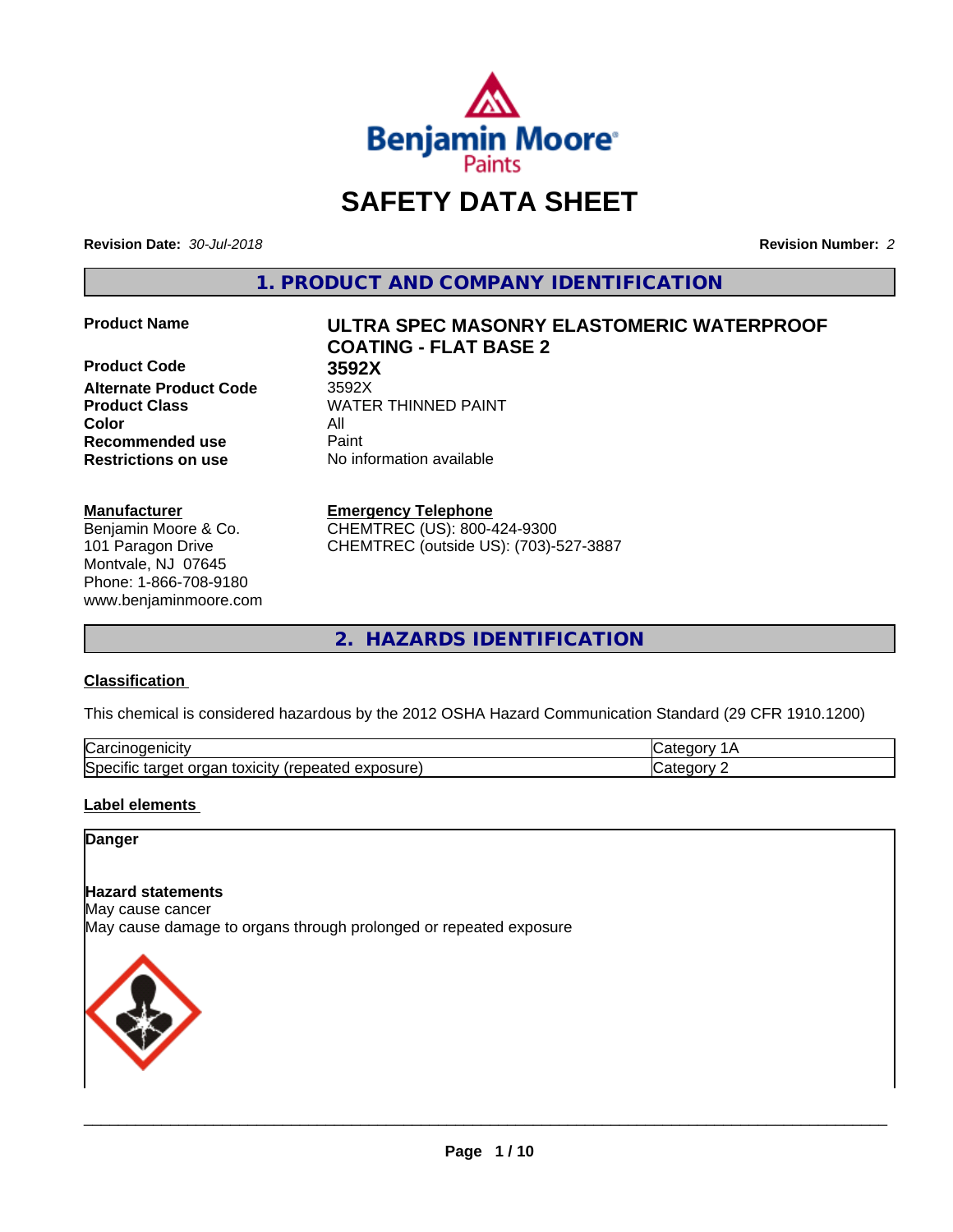**Appearance** liquid **Odor 11** Odor little or no odor

# **Precautionary Statements - Prevention**

Obtain special instructions before use Do not handle until all safety precautions have been read and understood Use personal protective equipment as required Do not breathe dust/fume/gas/mist/vapors/spray

# **Precautionary Statements - Response**

IF exposed or concerned: Get medical advice/attention

## **Precautionary Statements - Storage**

Store locked up

# **Precautionary Statements - Disposal**

Dispose of contents/container to an approved waste disposal plant

# **Hazards not otherwise classified (HNOC)**

Not applicable

# **Other information**

No information available

# **3. COMPOSITION INFORMATION ON COMPONENTS**

\_\_\_\_\_\_\_\_\_\_\_\_\_\_\_\_\_\_\_\_\_\_\_\_\_\_\_\_\_\_\_\_\_\_\_\_\_\_\_\_\_\_\_\_\_\_\_\_\_\_\_\_\_\_\_\_\_\_\_\_\_\_\_\_\_\_\_\_\_\_\_\_\_\_\_\_\_\_\_\_\_\_\_\_\_\_\_\_\_\_\_\_\_

| <b>Chemical name</b> | CAS No.        | Weight-% |
|----------------------|----------------|----------|
| Limestone            | 1317-65-3      | 20       |
| Titanium dioxide     | 13463-67-7     |          |
| Ethylene glycol      | $107 - 21 - 1$ |          |
| Zinc oxide           | 1314-13-2      |          |
| Silica, mica         | 12001-26-2     |          |
| Silica, crystalline  | 14808-60-7     | 0.5      |
| Diphenyl ketone      | 119-61-9       | 0.5      |

|                       | 4. FIRST AID MEASURES                                                                                                                                                                                                        |
|-----------------------|------------------------------------------------------------------------------------------------------------------------------------------------------------------------------------------------------------------------------|
| <b>General Advice</b> | For further assistance, contact your local Poison Control Center.                                                                                                                                                            |
| <b>Eye Contact</b>    | Rinse thoroughly with plenty of water for at least 15 minutes and consult a<br>physician.                                                                                                                                    |
| <b>Skin Contact</b>   | Wash off immediately with soap and plenty of water while removing all<br>contaminated clothes and shoes.                                                                                                                     |
| <b>Inhalation</b>     | Move to fresh air. If symptoms persist, call a physician.                                                                                                                                                                    |
| Ingestion             | Clean mouth with water and afterwards drink plenty of water. Call a POISON<br>CENTER or doctor/physician if exposed or you feel unwell. If large quantities of<br>this material are swallowed, call a physician immediately. |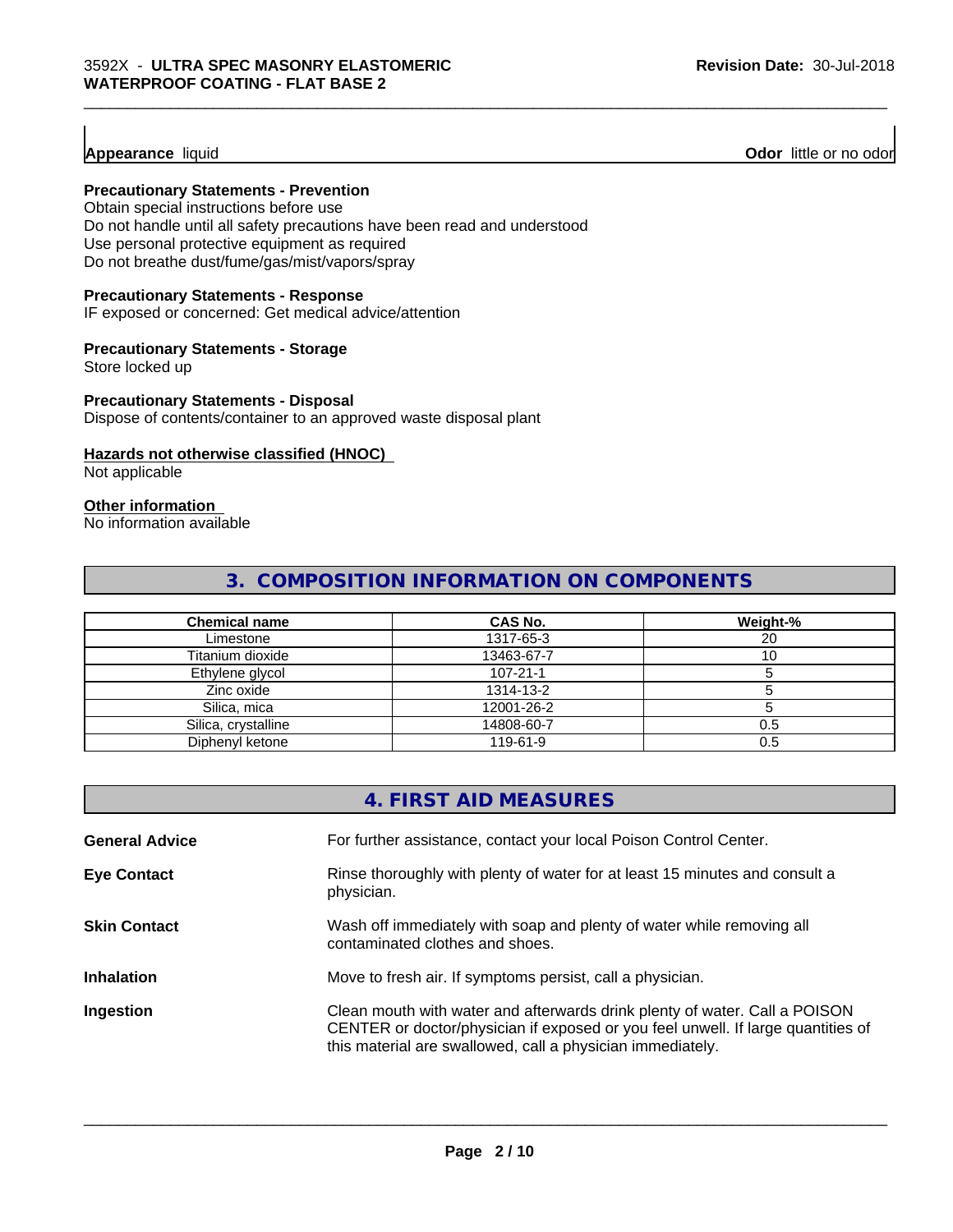| <b>Most Important</b><br><b>Symptoms/Effects</b>                                 | None known.            |                                                                                                                                              |                                                                                                            |
|----------------------------------------------------------------------------------|------------------------|----------------------------------------------------------------------------------------------------------------------------------------------|------------------------------------------------------------------------------------------------------------|
| <b>Notes To Physician</b>                                                        | Treat symptomatically. |                                                                                                                                              |                                                                                                            |
|                                                                                  |                        | 5. FIRE-FIGHTING MEASURES                                                                                                                    |                                                                                                            |
| <b>Suitable Extinguishing Media</b>                                              |                        |                                                                                                                                              | Use extinguishing measures that are appropriate to local<br>circumstances and the surrounding environment. |
| <b>Protective Equipment And Precautions For</b><br><b>Firefighters</b>           |                        | As in any fire, wear self-contained breathing apparatus<br>pressure-demand, MSHA/NIOSH (approved or equivalent)<br>and full protective gear. |                                                                                                            |
| <b>Specific Hazards Arising From The Chemical</b>                                |                        | Closed containers may rupture if exposed to fire or<br>extreme heat.                                                                         |                                                                                                            |
| <b>Sensitivity To Mechanical Impact</b>                                          |                        | <b>No</b>                                                                                                                                    |                                                                                                            |
| <b>Sensitivity To Static Discharge</b>                                           |                        | No                                                                                                                                           |                                                                                                            |
| <b>Flash Point Data</b><br>Flash Point (°F)<br>Flash Point (°C)<br><b>Method</b> |                        | Not applicable<br>Not applicable<br>Not applicable                                                                                           |                                                                                                            |
| <b>Flammability Limits In Air</b>                                                |                        |                                                                                                                                              |                                                                                                            |
| Lower flammability limit:<br><b>Upper flammability limit:</b>                    |                        | Not applicable<br>Not applicable                                                                                                             |                                                                                                            |
| <b>NFPA</b><br>Health: 1                                                         | Flammability: 0        | Instability: 0                                                                                                                               | <b>Special: Not Applicable</b>                                                                             |
| <b>NFPA Legend</b><br>0 - Not Hazardous<br>1 - Slightly<br>2 - Moderate          |                        |                                                                                                                                              |                                                                                                            |

\_\_\_\_\_\_\_\_\_\_\_\_\_\_\_\_\_\_\_\_\_\_\_\_\_\_\_\_\_\_\_\_\_\_\_\_\_\_\_\_\_\_\_\_\_\_\_\_\_\_\_\_\_\_\_\_\_\_\_\_\_\_\_\_\_\_\_\_\_\_\_\_\_\_\_\_\_\_\_\_\_\_\_\_\_\_\_\_\_\_\_\_\_

- 2 Moderate
- 3 High
- 4 Severe

*The ratings assigned are only suggested ratings, the contractor/employer has ultimate responsibilities for NFPA ratings where this system is used.*

*Additional information regarding the NFPA rating system is available from the National Fire Protection Agency (NFPA) at www.nfpa.org.*

# **6. ACCIDENTAL RELEASE MEASURES**

| <b>Personal Precautions</b>      | Avoid contact with skin, eyes and clothing. Ensure adequate ventilation.                             |
|----------------------------------|------------------------------------------------------------------------------------------------------|
| <b>Other Information</b>         | Prevent further leakage or spillage if safe to do so.                                                |
| <b>Environmental precautions</b> | See Section 12 for additional Ecological Information.                                                |
| <b>Methods for Cleaning Up</b>   | Soak up with inert absorbent material. Sweep up and shovel into suitable<br>containers for disposal. |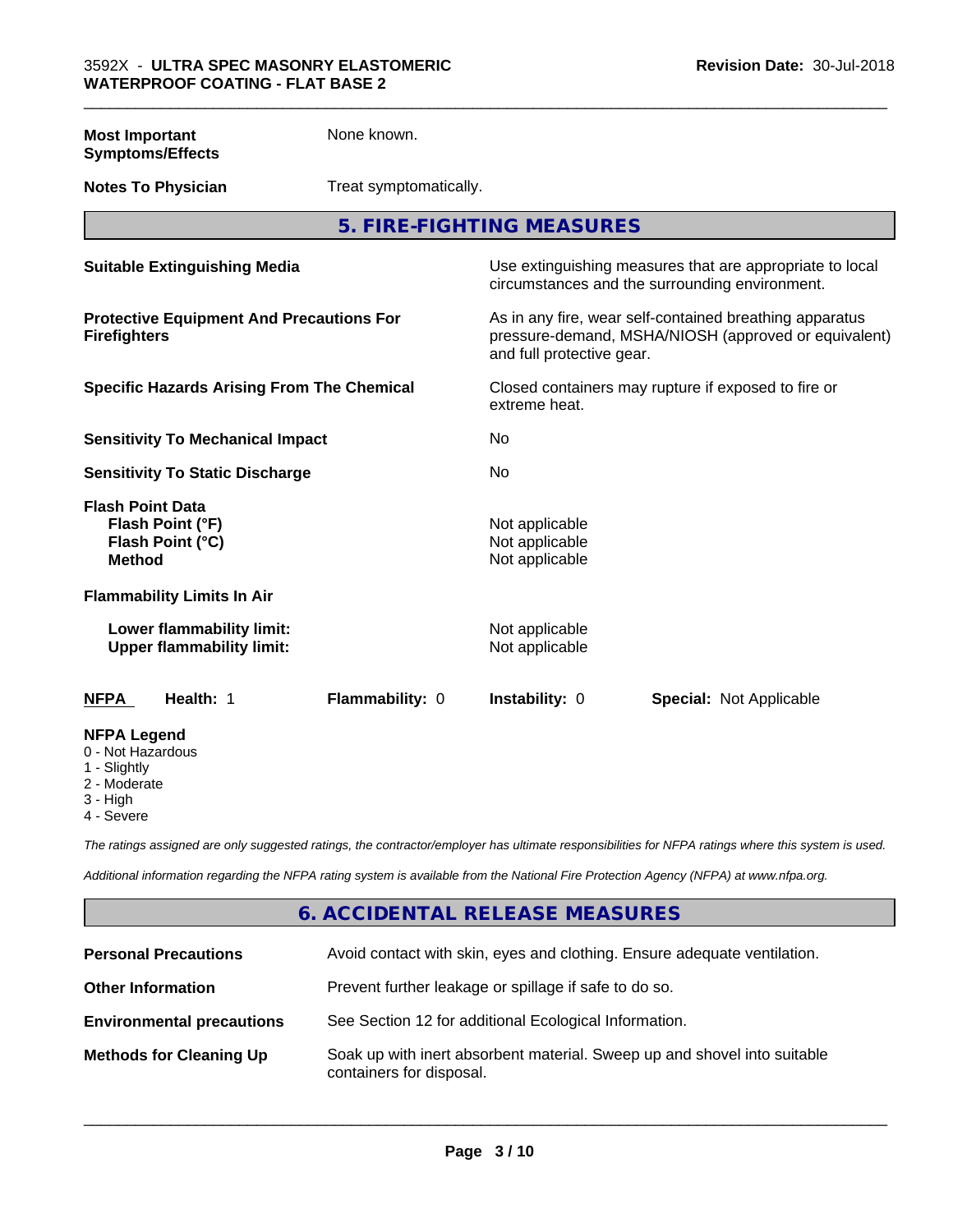# **7. HANDLING AND STORAGE**

\_\_\_\_\_\_\_\_\_\_\_\_\_\_\_\_\_\_\_\_\_\_\_\_\_\_\_\_\_\_\_\_\_\_\_\_\_\_\_\_\_\_\_\_\_\_\_\_\_\_\_\_\_\_\_\_\_\_\_\_\_\_\_\_\_\_\_\_\_\_\_\_\_\_\_\_\_\_\_\_\_\_\_\_\_\_\_\_\_\_\_\_\_

| <b>Handling</b>               | Avoid contact with skin, eyes and clothing. Avoid breathing vapors, spray mists or<br>sanding dust. In case of insufficient ventilation, wear suitable respiratory<br>equipment. |  |
|-------------------------------|----------------------------------------------------------------------------------------------------------------------------------------------------------------------------------|--|
| <b>Storage</b>                | Keep container tightly closed. Keep out of the reach of children.                                                                                                                |  |
| <b>Incompatible Materials</b> | No information available                                                                                                                                                         |  |

# **8. EXPOSURE CONTROLS/PERSONAL PROTECTION**

# **Exposure Limits**

| <b>Chemical name</b> | <b>ACGIH TLV</b>                                | <b>OSHA PEL</b>                                        |
|----------------------|-------------------------------------------------|--------------------------------------------------------|
| Limestone            | N/E                                             | 15 mg/m <sup>3</sup> - TWA<br>$5 \text{ mg/m}^3$ - TWA |
| Titanium dioxide     | 10 mg/m <sup>3</sup> - TWA                      | 15 mg/m $3$ - TWA                                      |
| Ethylene glycol      | 100 mg/m $3$ - Ceiling                          | N/E                                                    |
| Zinc oxide           | 2 mg/m <sup>3</sup> - TWA<br>10 mg/m $3$ - STEL | $5 \text{ mg/m}^3$ - TWA<br>15 mg/m $3$ - TWA          |
| Silica, mica         | $3 \text{ ma/m}^3$ - TWA                        | 20 mppcf - TWA                                         |
| Silica, crystalline  | $0.025$ mg/m <sup>3</sup> - TWA                 |                                                        |

## **Legend**

ACGIH - American Conference of Governmental Industrial Hygienists Exposure Limits OSHA - Occupational Safety & Health Administration Exposure Limits N/E - Not Established

**Engineering Measures** Ensure adequate ventilation, especially in confined areas.

| <b>Personal Protective Equipment</b> |                                                                                                                                     |
|--------------------------------------|-------------------------------------------------------------------------------------------------------------------------------------|
| <b>Eye/Face Protection</b>           | Safety glasses with side-shields.                                                                                                   |
| <b>Skin Protection</b>               | Protective gloves and impervious clothing.                                                                                          |
| <b>Respiratory Protection</b>        | In case of insufficient ventilation wear suitable respiratory equipment.                                                            |
| <b>Hygiene Measures</b>              | Avoid contact with skin, eyes and clothing. Remove and wash contaminated<br>clothing before re-use. Wash thoroughly after handling. |

**9. PHYSICAL AND CHEMICAL PROPERTIES**

| Appearance                  | liquid                   |
|-----------------------------|--------------------------|
| Odor                        | little or no odor        |
| <b>Odor Threshold</b>       | No information available |
| Density (Ibs/gal)           | $10.6 - 11.0$            |
| <b>Specific Gravity</b>     | $1.27 - 1.32$            |
| рH                          | No information available |
| <b>Viscosity (cps)</b>      | No information available |
| Solubility(ies)             | No information available |
| <b>Water solubility</b>     | No information available |
| <b>Evaporation Rate</b>     | No information available |
| Vapor pressure @20 °C (kPa) | No information available |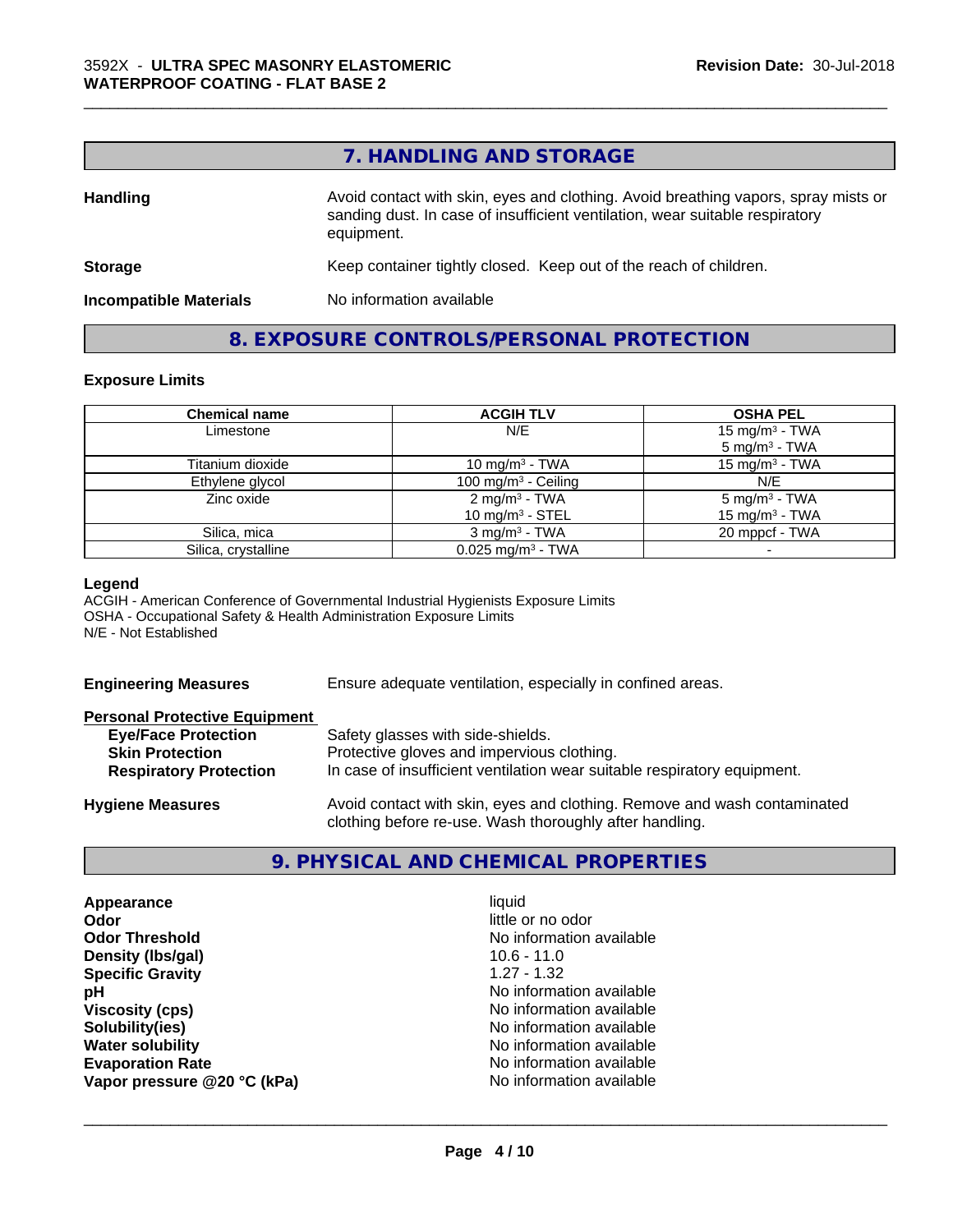| Vapor density                        | No information available |
|--------------------------------------|--------------------------|
| Wt. % Solids                         | $50 - 60$                |
| Vol. % Solids                        | $35 - 45$                |
| Wt. % Volatiles                      | $40 - 50$                |
| Vol. % Volatiles                     | $55 - 65$                |
| <b>VOC Regulatory Limit (g/L)</b>    | < 100                    |
| <b>Boiling Point (°F)</b>            | 212                      |
| <b>Boiling Point (°C)</b>            | 100                      |
| <b>Freezing Point (°F)</b>           | 32                       |
| <b>Freezing Point (°C)</b>           | 0                        |
| Flash Point (°F)                     | Not applicable           |
| Flash Point (°C)                     | Not applicable           |
| Method                               | Not applicable           |
| Flammability (solid, gas)            | Not applicable           |
| <b>Upper flammability limit:</b>     | Not applicable           |
| Lower flammability limit:            | Not applicable           |
| Autoignition Temperature (°F)        | No information available |
| <b>Autoignition Temperature (°C)</b> | No information available |
| Decomposition Temperature (°F)       | No information available |
| Decomposition Temperature (°C)       | No information available |
| <b>Partition coefficient</b>         | No information available |

\_\_\_\_\_\_\_\_\_\_\_\_\_\_\_\_\_\_\_\_\_\_\_\_\_\_\_\_\_\_\_\_\_\_\_\_\_\_\_\_\_\_\_\_\_\_\_\_\_\_\_\_\_\_\_\_\_\_\_\_\_\_\_\_\_\_\_\_\_\_\_\_\_\_\_\_\_\_\_\_\_\_\_\_\_\_\_\_\_\_\_\_\_

# **10. STABILITY AND REACTIVITY**

| <b>Reactivity</b>                         | Not Applicable                           |
|-------------------------------------------|------------------------------------------|
| <b>Chemical Stability</b>                 | Stable under normal conditions.          |
| <b>Conditions to avoid</b>                | Prevent from freezing.                   |
| <b>Incompatible Materials</b>             | No materials to be especially mentioned. |
| <b>Hazardous Decomposition Products</b>   | None under normal use.                   |
| <b>Possibility of hazardous reactions</b> | None under normal conditions of use.     |

**11. TOXICOLOGICAL INFORMATION**

**Product Information**

# **Information on likely routes of exposure**

**Principal Routes of Exposure** Eye contact, skin contact and inhalation.

**Acute Toxicity** 

**Product Information** No information available

# **Symptoms related to the physical,chemical and toxicological characteristics**

**Symptoms** No information available

**Delayed and immediate effects as well as chronic effects from short and long-term exposure**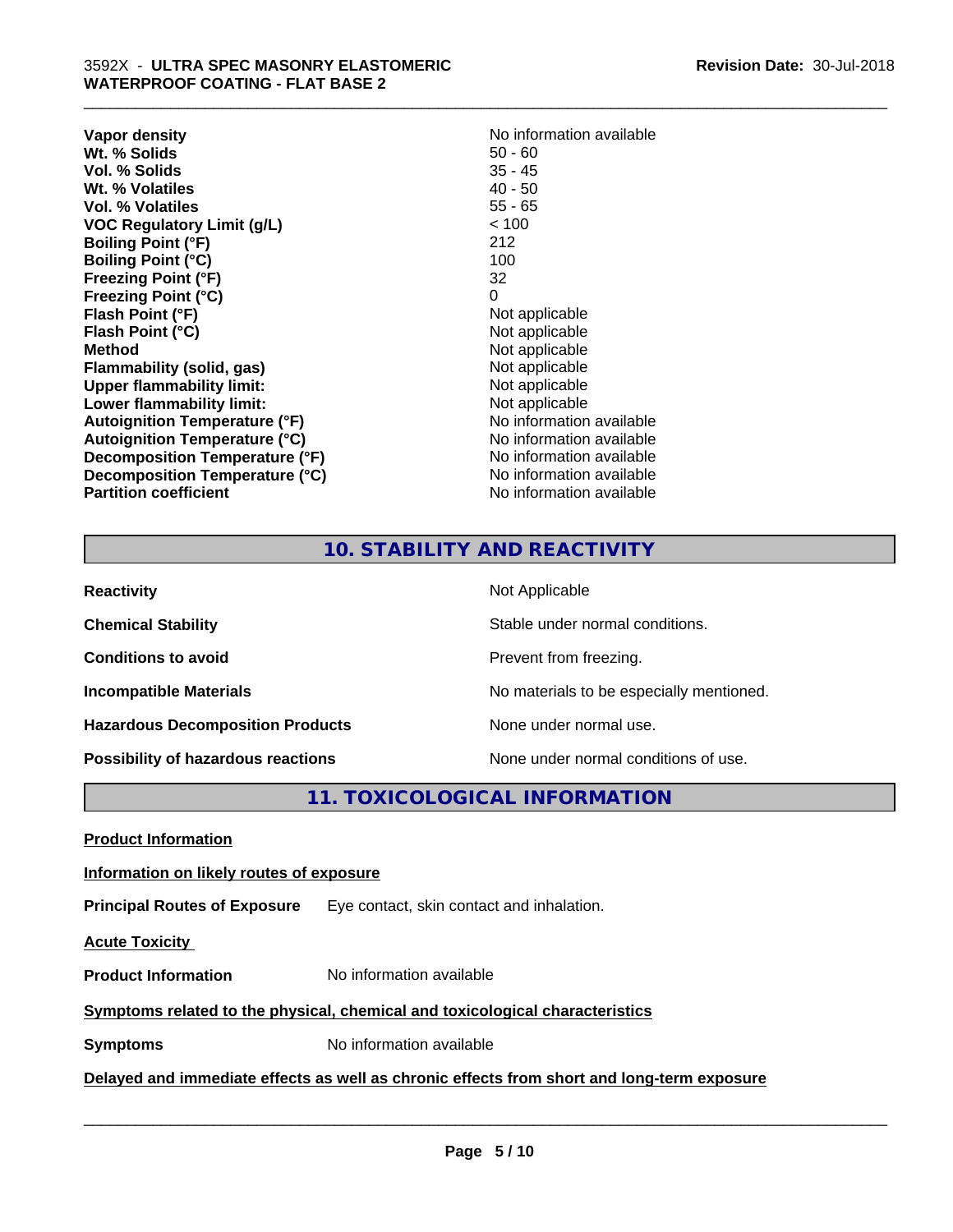| Eye contact                     | May cause slight irritation.                                                      |
|---------------------------------|-----------------------------------------------------------------------------------|
| <b>Skin contact</b>             | Substance may cause slight skin irritation. Prolonged or repeated contact may dry |
|                                 | skin and cause irritation.                                                        |
| <b>Inhalation</b>               | May cause irritation of respiratory tract.                                        |
| Ingestion                       | May be harmful if swallowed. Ingestion may cause gastrointestinal irritation,     |
|                                 | nausea, vomiting and diarrhea. May cause adverse kidney effects.                  |
| <b>Sensitization</b>            | No information available                                                          |
| <b>Neurological Effects</b>     | No information available.                                                         |
| <b>Mutagenic Effects</b>        | No information available.                                                         |
| <b>Reproductive Effects</b>     | No information available.                                                         |
| <b>Developmental Effects</b>    | No information available.                                                         |
| Target organ effects            | No information available.                                                         |
| <b>STOT - single exposure</b>   | No information available.                                                         |
| <b>STOT - repeated exposure</b> | Causes damage to organs through prolonged or repeated exposure if inhaled.        |
| Other adverse effects           | No information available.                                                         |
| <b>Aspiration Hazard</b>        | No information available                                                          |

**Numerical measures of toxicity**

# **The following values are calculated based on chapter 3.1 of the GHS document**

**ATEmix (oral)** 19511 mg/kg

# **Component Information**

Titanium dioxide LD50 Oral: > 10000 mg/kg (Rat) Ethylene glycol LD50 Oral: 4700 mg/kg (Rat) LD50 Dermal: 9530 µg/L (Rabbit) Zinc oxide LD50 Oral: 5000 mg/kg (Rat) LC50 Inhalation (Dust):  $> 5700$  mg/m<sup>3</sup> (Rat, 4 hr.) Silica, mica LD50 Oral: > 16000 mg/kg (Rat) Silica, crystalline LD50 Oral: 500 mg/kg (Rat)

# **Carcinogenicity**

*The information below indicateswhether each agency has listed any ingredient as a carcinogen:.*

| <b>Chemical name</b> | <b>IARC</b>         | <b>NTP</b>  | <b>OSHA</b> |
|----------------------|---------------------|-------------|-------------|
|                      | 2B - Possible Human |             | Listed      |
| Titanium dioxide     | Carcinogen          |             |             |
|                      | - Human Carcinogen  | Known Human | Listed      |
| Silica, crystalline  |                     | Carcinogen  |             |
|                      | 2B - Possible Human |             | Listed      |
| Diphenyl ketone      | Carcinogen          |             |             |

• Crystalline Silica has been determined to be carcinogenic to humans by IARC (1) when in respirable form. Risk of cancer depends on duration and level of inhalation exposure to spray mist or dust from sanding the dried pa cancer depends on duration and level of inhalation exposure to spray mist or dust from sanding the dried paint.

• Although IARC has classified titanium dioxide as possibly carcinogenic to humans (2B), their summary concludes: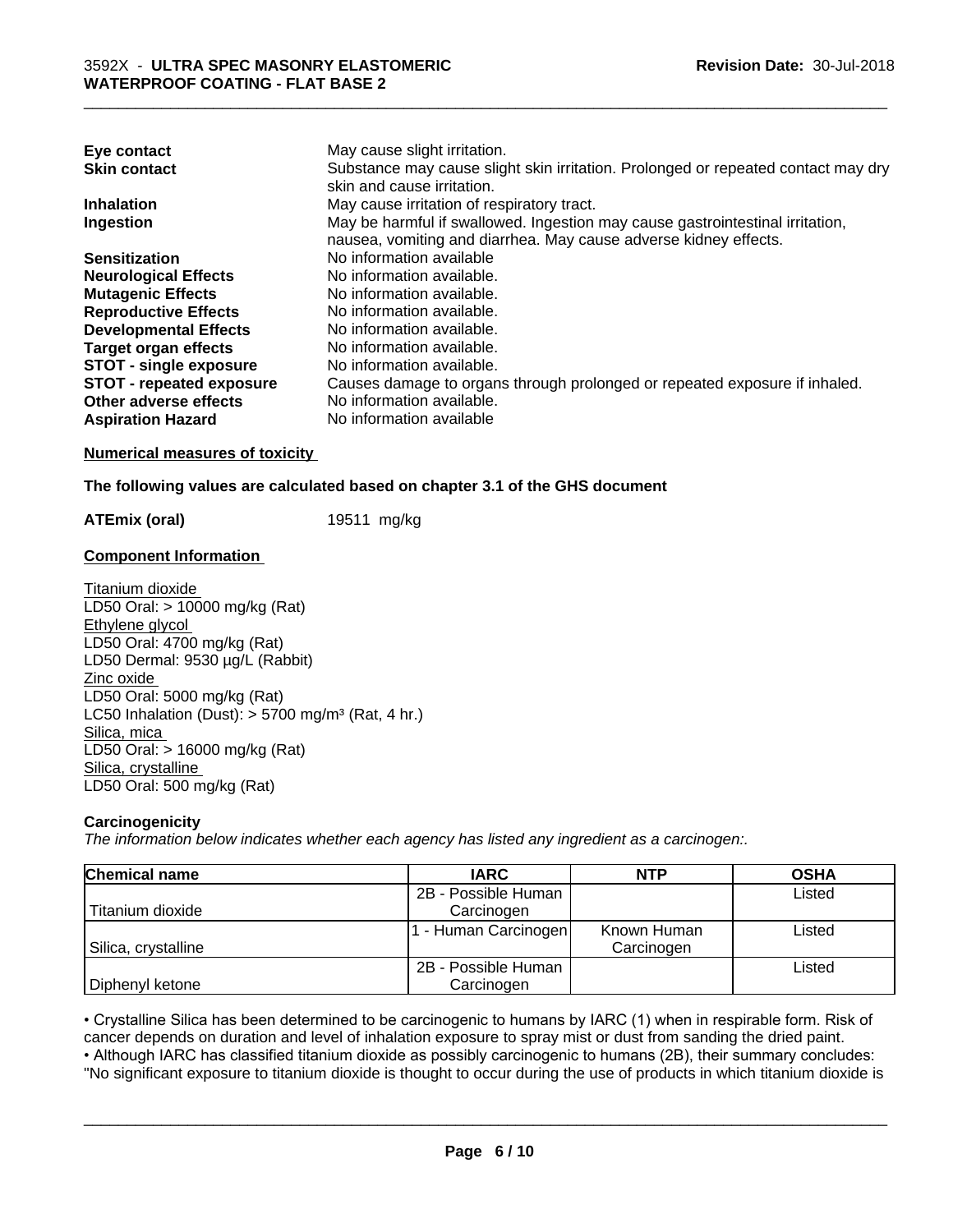bound to other materials, such as paint."

# **Legend**

IARC - International Agency for Research on Cancer NTP - National Toxicity Program OSHA - Occupational Safety & Health Administration

**12. ECOLOGICAL INFORMATION**

\_\_\_\_\_\_\_\_\_\_\_\_\_\_\_\_\_\_\_\_\_\_\_\_\_\_\_\_\_\_\_\_\_\_\_\_\_\_\_\_\_\_\_\_\_\_\_\_\_\_\_\_\_\_\_\_\_\_\_\_\_\_\_\_\_\_\_\_\_\_\_\_\_\_\_\_\_\_\_\_\_\_\_\_\_\_\_\_\_\_\_\_\_

# **Ecotoxicity Effects**

The environmental impact of this product has not been fully investigated.

# **Product Information**

# **Acute Toxicity to Fish**

No information available

# **Acute Toxicity to Aquatic Invertebrates**

No information available

# **Acute Toxicity to Aquatic Plants**

No information available

# **Persistence / Degradability**

No information available.

## **Bioaccumulation**

There is no data for this product.

# **Mobility in Environmental Media**

No information available.

## **Ozone**

No information available

# **Component Information**

# **Acute Toxicity to Fish**

Titanium dioxide  $LC50:$  > 1000 mg/L (Fathead Minnow - 96 hr.) Ethylene glycol LC50: 8050 mg/L (Fathead Minnow - 96 hr.)

# **Acute Toxicity to Aquatic Invertebrates**

No information available

## **Acute Toxicity to Aquatic Plants**

No information available

**13. DISPOSAL CONSIDERATIONS**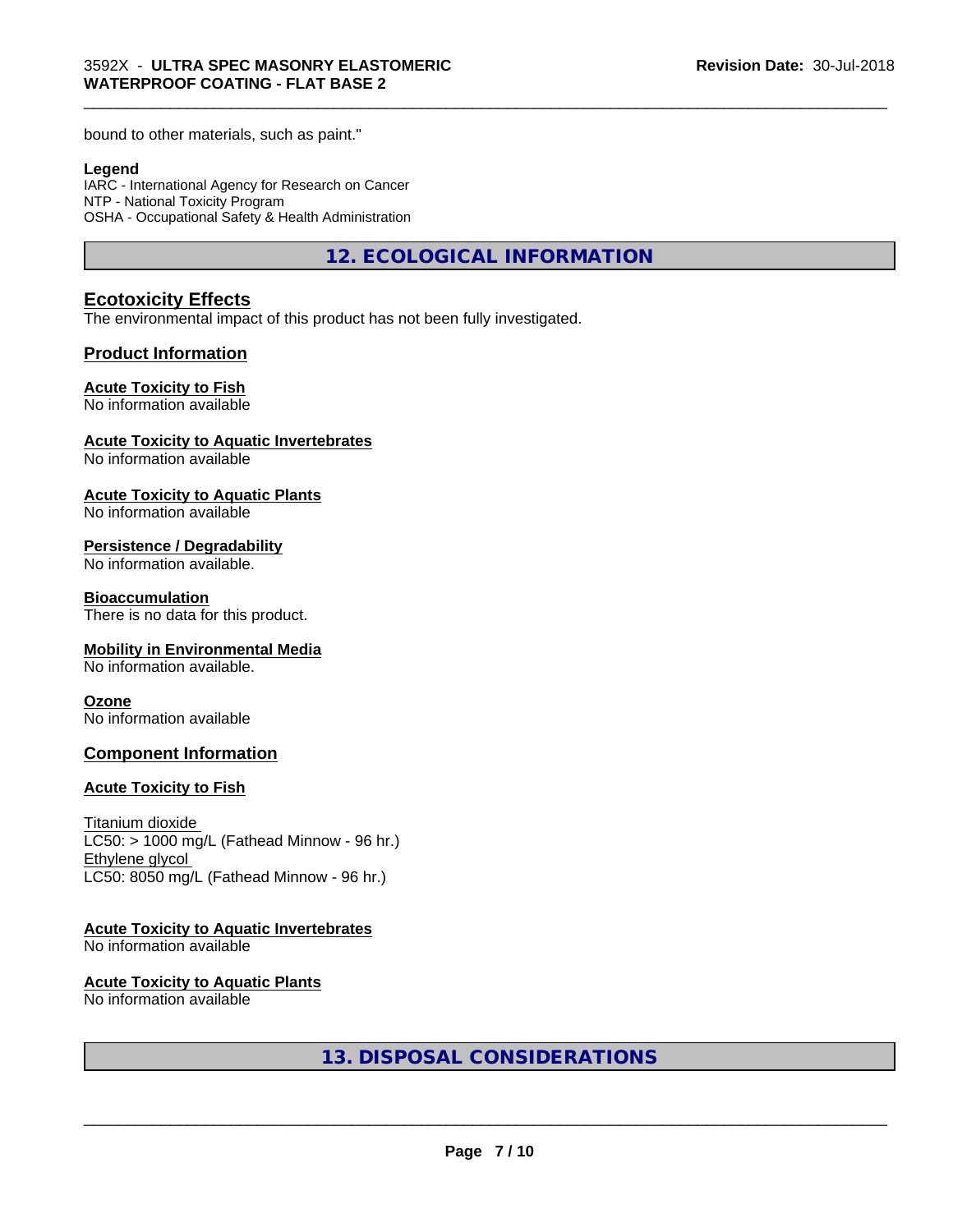| <b>Waste Disposal Method</b> | Dispose of in accordance with federal, state, and local regulations. Local<br>requirements may vary, consult your sanitation department or state-designated<br>environmental protection agency for more disposal options. |
|------------------------------|---------------------------------------------------------------------------------------------------------------------------------------------------------------------------------------------------------------------------|
|                              | 14. TRANSPORT INFORMATION                                                                                                                                                                                                 |
| <b>DOT</b>                   | Not regulated                                                                                                                                                                                                             |
| <b>ICAO / IATA</b>           | Not regulated                                                                                                                                                                                                             |
| <b>IMDG/IMO</b>              | Not regulated                                                                                                                                                                                                             |
|                              | <b>15. REGULATORY INFORMATION</b>                                                                                                                                                                                         |
|                              |                                                                                                                                                                                                                           |

\_\_\_\_\_\_\_\_\_\_\_\_\_\_\_\_\_\_\_\_\_\_\_\_\_\_\_\_\_\_\_\_\_\_\_\_\_\_\_\_\_\_\_\_\_\_\_\_\_\_\_\_\_\_\_\_\_\_\_\_\_\_\_\_\_\_\_\_\_\_\_\_\_\_\_\_\_\_\_\_\_\_\_\_\_\_\_\_\_\_\_\_\_

# **International Inventories**

| <b>TSCA: United States</b> | Yes - All components are listed or exempt. |
|----------------------------|--------------------------------------------|
| <b>DSL: Canada</b>         | Yes - All components are listed or exempt. |

# **Federal Regulations**

## **SARA 311/312 hazardous categorization**

| No. |
|-----|
| Yes |
| No. |
| Nο  |
| N٥  |
|     |

# **SARA 313**

Section 313 of Title III of the Superfund Amendments and Reauthorization Act of 1986 (SARA). This product contains a chemical or chemicals which are subject to the reporting requirements of the Act and Title 40 of the Code of Federal Regulations, Part 372:

| <b>Chemical name</b> | <b>CAS No.</b> | Weight-% | <b>CERCLA/SARA 313</b><br>(de minimis concentration) |
|----------------------|----------------|----------|------------------------------------------------------|
| Ethylene glycol      | $107 - 21 - 1$ |          |                                                      |
| Zinc oxide           | 1314-13-2      |          |                                                      |

# **Clean Air Act,Section 112 Hazardous Air Pollutants (HAPs) (see 40 CFR 61)**

This product contains the following HAPs:

| <b>Chemical name</b> | CAS No.  | Weight-% | <b>Hazardous Air Pollutant</b><br>(HAP) |
|----------------------|----------|----------|-----------------------------------------|
| Ethylene glycol      | 107-21-1 |          | Listed                                  |

# **US State Regulations**

**California Proposition 65**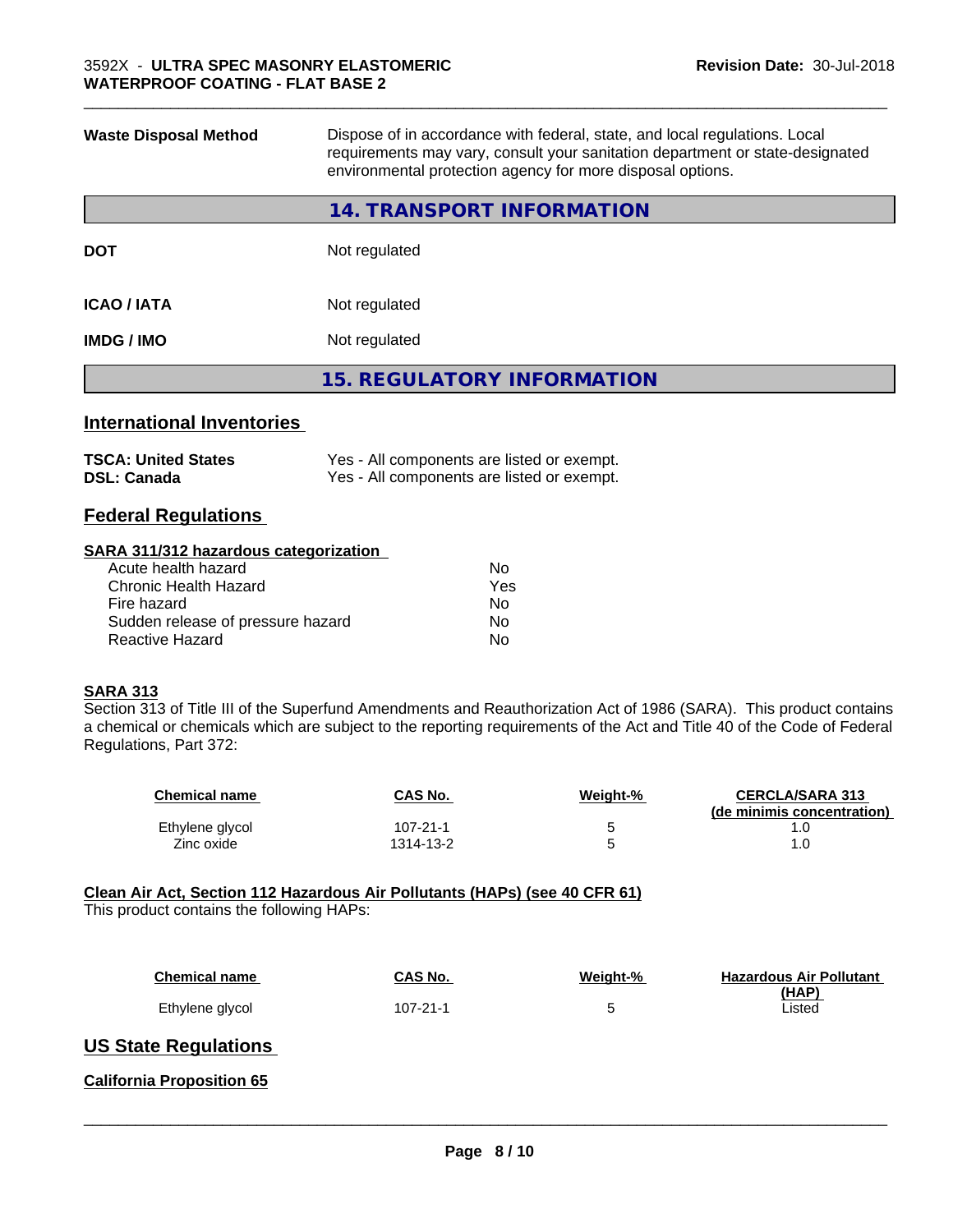# **A WARNING:** Cancer and Reproductive Harm– www.P65warnings.ca.gov

# **State Right-to-Know**

| <b>Chemical name</b> | <b>Massachusetts</b> | <b>New Jersey</b> | Pennsylvania |
|----------------------|----------------------|-------------------|--------------|
| Limestone            |                      |                   |              |
| Titanium dioxide     |                      |                   |              |
| Ethylene glycol      |                      |                   |              |
| Zinc oxide           |                      |                   |              |
| Silica, mica         |                      |                   |              |
| Silica, crystalline  |                      |                   |              |

\_\_\_\_\_\_\_\_\_\_\_\_\_\_\_\_\_\_\_\_\_\_\_\_\_\_\_\_\_\_\_\_\_\_\_\_\_\_\_\_\_\_\_\_\_\_\_\_\_\_\_\_\_\_\_\_\_\_\_\_\_\_\_\_\_\_\_\_\_\_\_\_\_\_\_\_\_\_\_\_\_\_\_\_\_\_\_\_\_\_\_\_\_

# **Legend**

X - Listed

**16. OTHER INFORMATION**

**HMIS** - **Health:** 1\* **Flammability:** 0 **Reactivity:** 0 **PPE:** -

## **HMIS Legend**

- 0 Minimal Hazard
- 1 Slight Hazard
- 2 Moderate Hazard
- 3 Serious Hazard
- 4 Severe Hazard
- Chronic Hazard

X - Consult your supervisor or S.O.P. for "Special" handling instructions.

*Note: The PPE rating has intentionally been left blank. Choose appropriate PPE that will protect employees from the hazards the material will present under the actual normal conditions of use.*

*Caution: HMISÒ ratings are based on a 0-4 rating scale, with 0 representing minimal hazards or risks, and 4 representing significant hazards or risks. Although HMISÒ ratings are not required on MSDSs under 29 CFR 1910.1200, the preparer, has chosen to provide them. HMISÒ ratings are to be used only in conjunction with a fully implemented HMISÒ program by workers who have received appropriate HMISÒ training. HMISÒ is a registered trade and service mark of the NPCA. HMISÒ materials may be purchased exclusively from J. J. Keller (800) 327-6868.*

 **WARNING!** If you scrape, sand, or remove old paint, you may release lead dust. LEAD IS TOXIC. EXPOSURE TO LEAD DUST CAN CAUSE SERIOUS ILLNESS, SUCH AS BRAIN DAMAGE, ESPECIALLY IN CHILDREN. PREGNANT WOMEN SHOULD ALSO AVOID EXPOSURE.Wear a NIOSH approved respirator to control lead exposure. Clean up carefully with a HEPA vacuum and a wet mop. Before you start, find out how to protect yourself and your family by contacting the National Lead Information Hotline at 1-800-424-LEAD or log on to www.epa.gov/lead.

| <b>Prepared By</b>      | <b>Product Stewardship Department</b><br>Benjamin Moore & Co.<br>101 Paragon Drive<br>Montvale, NJ 07645<br>800-225-5554 |
|-------------------------|--------------------------------------------------------------------------------------------------------------------------|
| <b>Revision Date:</b>   | 30-Jul-2018                                                                                                              |
| <b>Revision Summary</b> | Not available                                                                                                            |